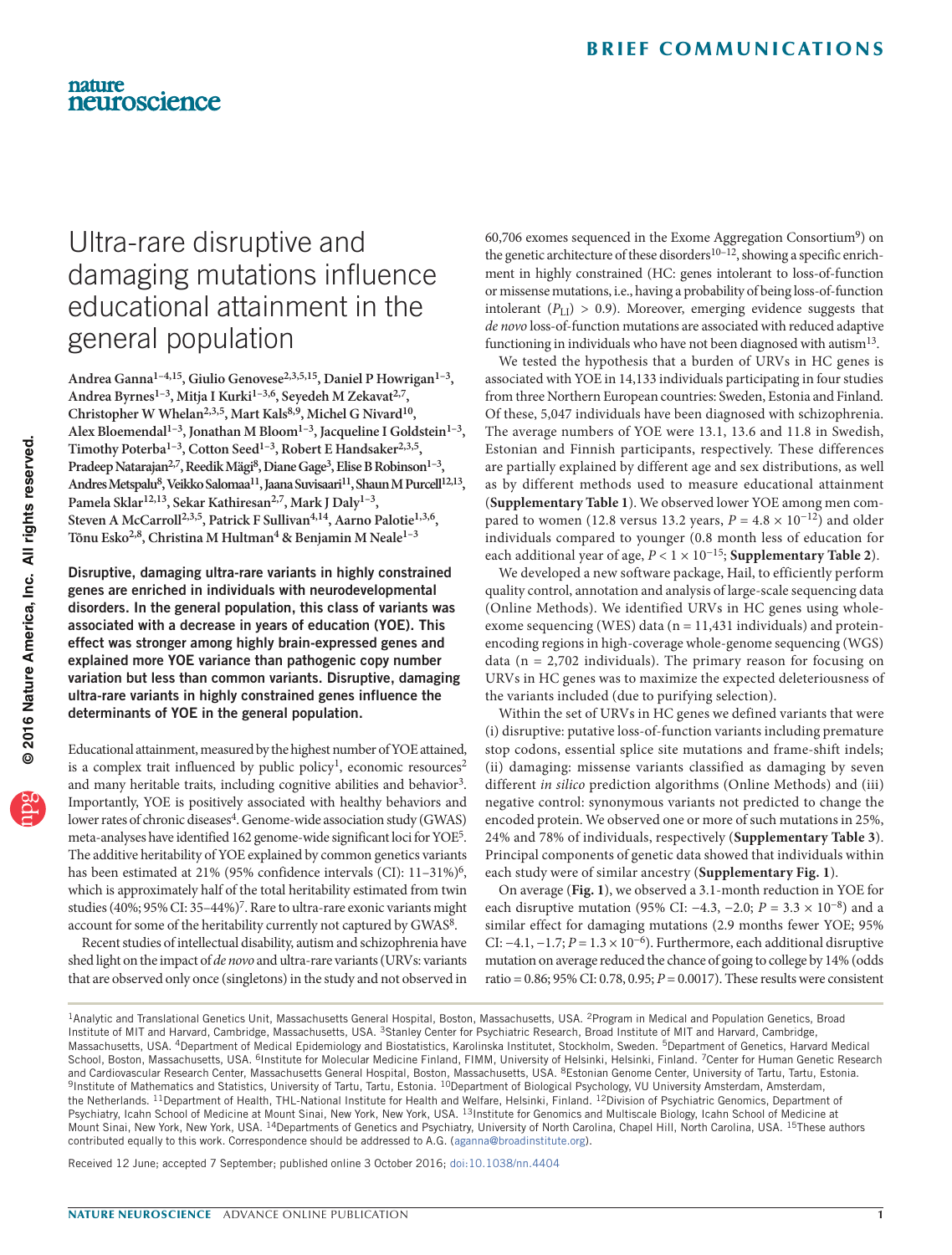## **BRIEF COMMUNICATIONS**



<span id="page-1-0"></span>Figure 1 Association between number of disruptive, damaging and synonymous URVs in HC genes and YOE. Disruptive and damaging URVs but not synonymous URVs are significantly associated with reduced YOE. The size of the squares is proportional to the size of the study. Bars are 95% confidence intervals. All estimates were obtained from a linear regression model. Meta-analysis results were obtained using a fixed-effect approach.

when using a mixed linear model approach to correct for population stratification in the Finnish and Estonian samples with WGS data (2.4 months fewer YOE; 95% CI: −4.3, −0.95; *P* = 0.014, *n* = 2,702).

The negative association between URVs and YOE remained consistent when we examined the control cohort and schizophrenia cohort separately (**Supplementary Fig. 2**). Furthermore, the effect remained consistent when excluding individuals diagnosed with a neurodevelopmental disorder (i.e., schizophrenia, bipolar disorder, autism, intellectual disability and Asperger's syndrome), as identified via linkage with the Swedish national inpatient registry (**Supplementary Fig. 3**). We did not observe any significant association when we restricted our analysis to synonymous variants in HC genes ( $P = 0.62$ ) or disruptive mutations in unconstrained genes ( $P = 0.73$ ).

We used gene-expression data to determine whether restricting our analysis to genes enriched for brain expression concentrated our URVs burden signal. Specifically, we used the Genotype-Tissue Expression consortium data[14](#page-2-12) to identify the top 20% brain-expressed HC genes. The intersection between HC and brain-expressed genes (*n* = 683 genes and 313 genes for disruptive and damaging URVs, respectively) more than doubled the impact on YOE (6.5 months fewer YOE per each additional disruptive variant; 95% CI: −9.6, −3.4; *P* = 3.4 × 10−5; **[Fig. 2](#page-1-1)**). When using increasingly liberal thresholds for defining genes enriched for brain-expression, we saw a consistent decrease in the association (**Supplementary Fig. 4**). The association was not significant when considering disruptive URVs in non-brain-enriched HC genes or all brain-enriched genes (*P* = 0.19 and  $P = 0.11$ , respectively). We further examined a subset of genes for which basal gene-expression was at least two-fold higher in the brain compared to other tissues (brain-enriched HC genes; **Supplementary Fig. 5**). Although the impact on YOE was higher for brain-enriched HC genes than for non-brain-enriched HC genes, the signal was specific to disruptive variants. Overall, this approach was less effective in identifying a HC gene subset impacting YOE.

To place disruptive and damaging URVs into context, we also examined the impact of previously reported genetic influences on YOE,



<span id="page-1-1"></span>Figure 2 Association between numbers of disruptive, damaging and synonymous URVs for different gene sets. The intersection between HC and brain-expressed genes yields the strongest reduction in YOE. We only report the meta-analysis results ( $n = 14,133$ ). Bars are 95% confidence intervals. All estimates were obtained from a linear regression model and combined using fixed-effect meta-analysis.

including a polygenic score from common variants<sup>5</sup>, runs of homozygos-ity<sup>[15](#page-2-13)</sup> and a burden of rare pathogenic copy number variants (CNVs)<sup>16</sup>. We sought to establish whether or not these different forms of genetic variation act independently on YOE. For this purpose we defined four scores: (i) a polygenic score including all the independent single nucleotide polymorphisms with *P* < 1 for association with YOE (as this threshold has been shown to maximize variance explained in YOE) in a large GWAS consortia of YOE[5,](#page-2-4) (ii) the summed length of all runs of homozygosity, (iii) the burden of disruptive and damaging URVs in HC genes and (iv) the burden of a self-curated list of pathogenic CNVs from the literature (**Supplementary Table 4**). The polygenic score was only calculated for the Swedish samples ( $n = 10,644$ ), since the other three studies were included in the original GWAS of YOE.

We first explored the association between each genetic score and YOE separately. The strongest change in YOE was observed among CNV carriers (7.6 months fewer YOE; 95% CI: −13.7, −1.5; *P* = 0.015). However, these events were rare in the population (161 carriers among 11,999 individuals with CNV measured). We then fit the four normalized scores in the same regression model to assess the relative contribution of each genetic class to YOE. All four scores were independently associated with YOE (**[Fig. 3](#page-2-15)**). The polygenic score showed the strongest association in standard deviation from the mean, explaining the largest proportion of the variability in YOE (2.9% versus 0.4% for the ultra-rare variants, 0.2% for runs of homozygosity and 0.1% for pathogenic CNVs). We further evaluated whether the association between the polygenic score and YOE changed in individuals with and without disruptive or damaging URVs or CNVs. We found that the polygenic score was more strongly associated with YOE in individuals without disruptive or damaging URVs or CNVs (8.2 versus 6.2 more months of YOE for 1 standard deviation increase in the polygenic score; *P*(interaction) = 0.007; **Supplementary Fig. 6**).

We sought to identify individual genes driving the observed association between disruptive and damaging URVs and YOE. Using a genebased burden test implemented in SKAT (ref. [17\)](#page-2-16) and an exome-wide significance threshold of  $1 \times 10^{-6}$ , we identified no statistically significantly associated genes (**Supplementary Fig. 7**, upper panels). Similar results were observed when we included all variants with minor allele frequency < 0.05%, rather than only URVs (**Supplementary Fig. 7**, lower panels).

In this study we focused on YOE, a phenotype that is relatively easy to collect in large samples and that has a strong genetic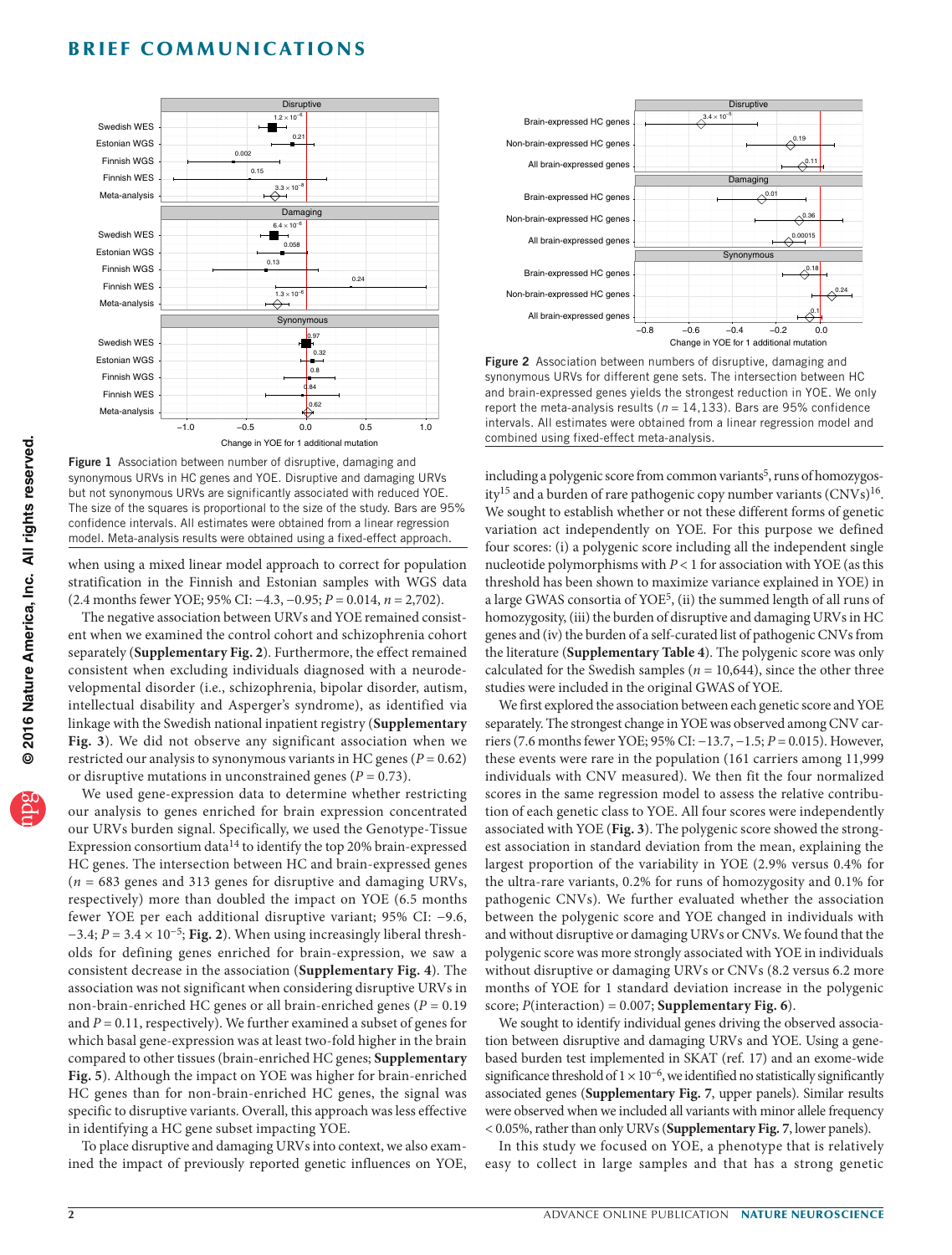# **BRIEF COMMUNICATIONS**



<span id="page-2-15"></span>Figure 3 Association between each of the normalized scores (polygenic, runs of homozygosity, URVs and pathogenic CNVs) and YOE. The results presented are from meta-analysis of Swedish WES, Estonian WGS and Finnish WGS studies (*n* = 13,353), except for the polygenic score, which is calculated only in the Swedish WES study ( $n = 10,651$ ). Note that we plotted 1 polygenic score to obtain a negative association with YOE. The horizontal bars represent 95% confidence intervals. All the estimates were obtained from a linear regression model and combined using fixed-effect meta-analysis.

correlation with intelligence and cognitive function<sup>[6,](#page-2-5)18</sup>. We integrated WGS, WES and array data on more than 14,000 individuals and described the impact of URVs disrupting HC genes on YOE. This class of variants has been previously associated with autism<sup>[3](#page-2-2)</sup> and schizophrenia<sup>4</sup>, but the impact on YOE in the general population has not, to our knowledge, been described before. Here we show that disruptive and damaging URVs in HC genes are likely to affect factors underlying education attainment among individuals not diagnosed with psychiatric or neurodevelopmental disorders. Exploring the extent to which this association is mediated by cognitive-related determinants of YOE or by other noncognitive factors will require studies integrating detailed cognitive, psychological and personality measurements.

Similarly to genetic analyses of schizophrenia<sup>[10](#page-2-9)</sup> and autism, the majority of the signal lies in genes highly expressed in brain. This observation does not exclude the existence of causal mutations outside this gene class, but it suggests that strong-acting mutations are heavily concentrated within these genes. Furthermore, we showed that disruptive and damaging URVs in HC genes, common variants associated with YOE, runs of homozygosity and pathogenic CNVs all act on cognitive function or personality traits ultimately reflected in the educational attainment of our study participants. This effect was not simply additive. We identified a modest but significant interaction between the polygenic score and the presence of URVs or CNVs (*P* = 0.007). Whether this observation is driven by the interplay of partially overlapping pathways between common and rare variants or by genotype–phenotype heterogeneity (for example, common and rare variants impacting different subsets of individuals) will be a matter for future investigation.

We found that, on average, each additional disruptive URVs in HC genes results in a 3.1-month reduction in YOE. This effect is likely to be a mixture of variants with larger effect and variants that are not associated with YOE. The polygenic score based on common-variant effect sizes estimated from a much larger cohort of 405,072 individuals explained a larger fraction of the YOE. This is not surprising, given that common variants are expected to have the largest contribution to heritable variation in most complex traits<sup>[19](#page-2-18)</sup>.

The prioritization approaches used to select variants contributing to the score from common variants and to select those contributing to the score from rare variants are different. The former uses estimates of the association with YOE, and the proportion of variance explained by the score is likely to improve as the sample size used to originate these estimates increases. The latter uses *in silico* prediction of the variants' functional effect coupled with population genetics expectations built

on the mutation rate. As with the common-variant score, we expect that the score based on URVs in selected gene sets will continue to improve in predictive validity of YOE as a more precise characterization of which genes and genomic regions are associated with YOE emerges.

Our study could not detect disruptive or damaging mutations in a given gene as being unequivocally associated with YOE; however, as sample sizes increase, specific genes will emerge. Nevertheless, our proof-of-concept work shows that a wide range of genetic variation, from URVs and CNVs to common variants, influences determinants of YOE in the population.

#### **METHODS**

Methods, including statements of data availability and any associated accession codes and references, are available in the [online version of](http://dx.doi.org/10.1038/nn.4404) [the paper.](http://dx.doi.org/10.1038/nn.4404)

## **Accession codes.** dbGAP: [phs000473.v2.p2.](http://www.ncbi.nlm.nih.gov/projects/gap/cgi-bin/study.cgi?study_id=phs000473.v2.p2)

*Note: Any Supplementary Information and Source Data files are available in the [online version of the paper.](http://dx.doi.org/10.1038/nn.4404)*

#### **Acknowledgments**

We thank R. Walters for discussions. A.G. is supported by the Knut and Alice Wallenberg Foundation (2015.0327) and the Swedish Research Council (2016- 00250). M.G.N. is supported by the Royal Netherlands Academy of Science Professor Award (PAH/6635) to Dorret I. Boomsma. V.S. was supported by the Finnish Foundation for Cardiovascular Research. This study was supported by grants from the National Human Genome Research Institute (U54 HG003067 and R01 HG006855); the National Institute of Mental Health (1U01MH105666-01 and 1R01MH101244-02); the National Institute of Diabetes and Digestive and Kidney Disease (1U54DK105566-02); the Stanley Center for Psychiatric Research; the Alexander and Margaret Stewart Trust; the National Institutes of Mental Health (R01 MH077139 and RC2 MH089905); the Sylvan C. Herman Foundation; EU H2020 grants 692145, 676550 and 654248; Estonian Research Council Grant IUT20-60, NIASC, EIT–Health; NIH-BMI Grant No. 2R01DK075787-06A1; and by the EU through the European Regional Development Fund (Project No. 2014- 2020.4.01.15-0012 GENTRANSMED).

#### **AUTHOR CONTRIBUTIONS**

A.G. and G.G. designed the study, performed the analysis and wrote the manuscript. B.M.N. supervised the project. D.H., A. Byrnes, M.I.K., S.M.Z., C.W.W., M.K., M.G.N., P.N. and R.M. performed the analyses. A. Bloemendal, J.M.B., J.I.G., T.P., C.S. and R.E.H. developed and provided computational tools. D.G. provide data management support. E.B.R., A.M., V.S., J.S., S.M.P., P.S., S.K., M.J.D., S.A.M., P.F.S., A.P., T.E. and C.M.H. collected and provided the data.

#### **COMPETING FINANCIAL INTERESTS**

The authors declare no competing financial interests.

Reprints and permissions information is available online at [http://www.nature.com/](http://www.nature.com/reprints/index.html) [reprints/index.html.](http://www.nature.com/reprints/index.html)

- <span id="page-2-0"></span>1. McLendon, M.K. & Perna, L.W. *Ann. Am. Acad. Pol. Soc. Sci.* 655, 6–15 (2014).
- <span id="page-2-1"></span>2. Haveman, R. & Wolfe, B. *J. Econ. Lit.* 33, 1829–1878 (1995).
- <span id="page-2-2"></span>3. Krapohl, E. *et al. Proc. Natl. Acad. Sci. USA* 111, 15273–15278 (2014).
- <span id="page-2-3"></span>4. Cutler, D.M. & Lleras-Muney, A. Education and health: evaluating theories and evidence. *National Bureau of Economic Research Working Paper Series* 12352 (2006). 5. Okbay, A. *et al. Nature* 533, 539–542 (2016).
- <span id="page-2-4"></span>
- <span id="page-2-6"></span><span id="page-2-5"></span>6. Marioni, R.E. *et al. Intelligence* 44, 26–32 (2014). 7. Branigan, A.R., McCallum, K.J. & Freese, J. *Soc. Forces* 92, 109–140 (2013).
- <span id="page-2-7"></span>8. Zuk, O. *et al. Proc. Natl. Acad. Sci. USA* 111, E455–E464 (2014).
- <span id="page-2-8"></span>9. Lek, M. *et al. Nature* 536, 285–291 (2016).
- <span id="page-2-9"></span>10. Genovese, G. *et al. Nat. Neurosci.* <http://dx.doi.org/10.1038/nn.4402> (2016).
- 11. Gilissen, C. *et al. Nature* 511, 344–347 (2014).
- <span id="page-2-10"></span>12. Iossifov, I. *et al. Nature* 515, 216–221 (2014).
- <span id="page-2-11"></span>13. Robinson, E.B. *et al. Nat. Genet.* 48, 552–555 (2016).
- <span id="page-2-12"></span>14. GTEx Consortium. *Nat. Genet.* 45, 580–585 (2013).
- <span id="page-2-13"></span>15. Joshi, P.K. *et al. Nature* 523, 459–462 (2015).
- <span id="page-2-14"></span>16. Stefansson, H. *et al. Nature* 505, 361–366 (2014).
- <span id="page-2-16"></span>17. Wu, M.C. *et al. Am. J. Hum. Genet.* 89, 82–93 (2011).
- <span id="page-2-17"></span>18. Davies, K. *Br. J. Nurs.* 15, 252–256 (2006).
- <span id="page-2-18"></span>19. Yang, J. *et al. Nat. Genet.* 47, 1114–1120 (2015).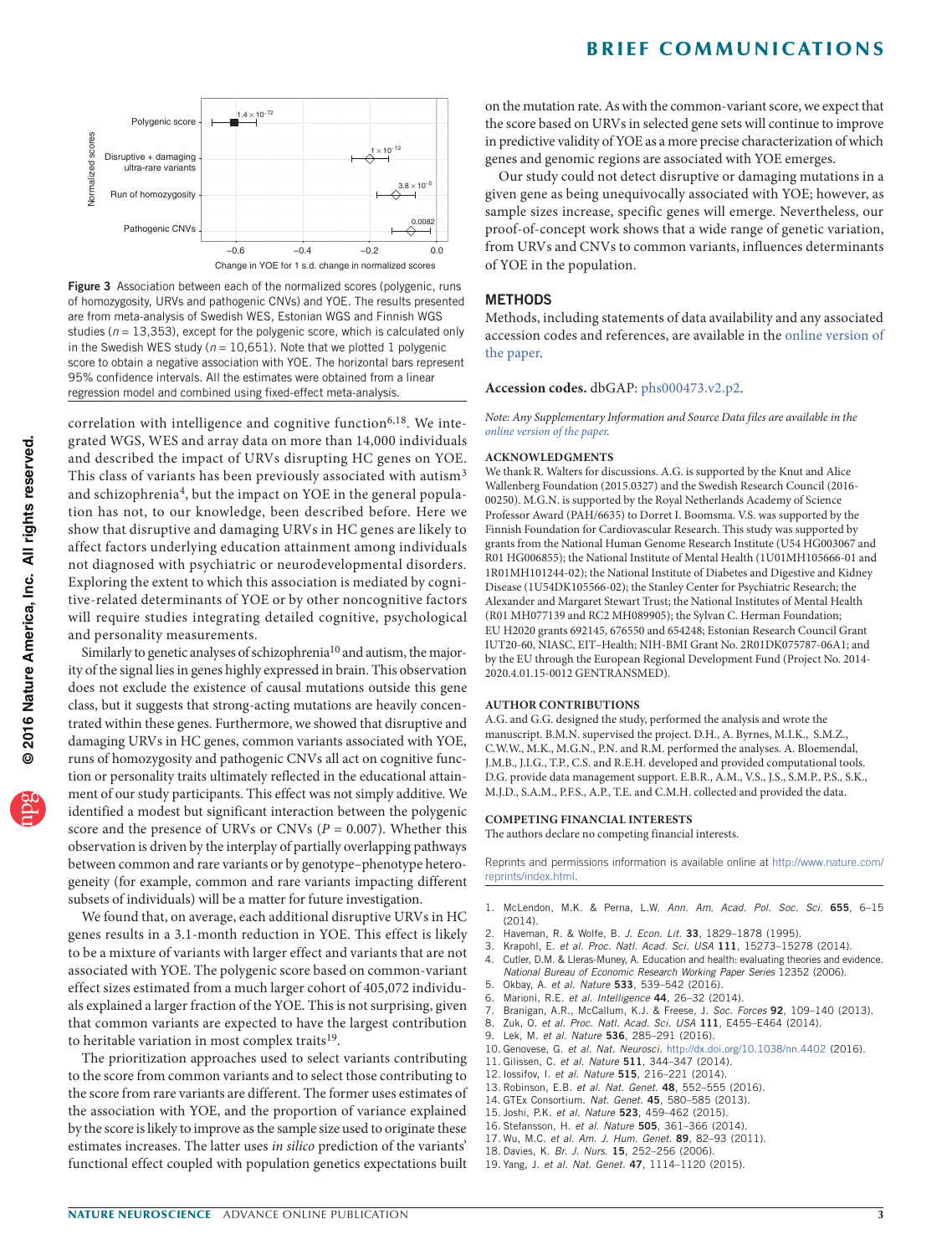### ONLINE METHODS

**Study description and selection.** In this study we used epidemiological studies with YOE and exome or whole-genome sequencing information available; no formal power calculation was done.

Ethical committees in Sweden, Estonia and Finland approved all procedures and all subjects provided written informed consent (or legal guardian consent and subject assent).

**Sweden WES.** A total of 12,384 blood-derived DNA samples from Swedish research participants were collected from 2005 to 2013. Psychiatric cases with a diagnosis of schizophrenia were ascertained from the Swedish National Hospital Discharge Register. The register is complete from 1987 and augmented by psychiatric data from 1973–1986. It contains dates and ICD discharge diagnoses (World Health Organization, 1992) for each hospitalization and captures the clinical diagnosis made by the attending physician. Case inclusion criteria:  $\geq 2$ hospitalizations with discharge diagnoses of schizophrenia, both parents born in Scandinavia and age ≥18 years. Case exclusion criteria: hospital register diagnosis of any medical or psychiatric disorder mitigating a confident diagnosis of schizophrenia as determined by expert review; this removed 3.4% of eligible cases due to the primacy of another psychiatric disorder (0.9%), a general medical condition (0.3%) or uncertainties in the Hospital Discharge Register (for example, contiguous admissions with brief total duration, 2.2%). The validity of this case definition of schizophrenia is strongly supported as described in ref. [20.](#page-4-0) Controls were selected at random from Swedish population registers. Control inclusion criteria: never hospitalized for schizophrenia or bipolar disorder (given evidence of genetic overlap with schizophrenia), both parents born in Scandinavia and age ≥ 18 years.

**Estonia WGS.** Estonian WGS samples are a subset of the Estonian Biobank of the Estonian Genome Center at the University of Tartu<sup>[21](#page-4-1)</sup>. It is a populationbased biobank, containing almost 52,000 samples of the adult population (age ≥ 18 years), which closely reflects the age, sex and geographical distribution of the Estonian population. All subjects have been recruited randomly by general practitioners or physicians in hospitals throughout the country. The participants donated blood samples for DNA, white blood cells and plasma tests and filled out the computer-assisted personal interview (CAPI).

In total, 2,300 geographically diverse samples have whole genome sequencing data, selected randomly by county of birth.

**Finnish WES and Finnish WGS.** All of the Finnish individuals are part of the FINRISK cohort, a national survey on risk factors of chronic and noncommunicable diseases in Finland<sup>22</sup>. The survey has been conducted every five years since 1972 in randomly selected, representative population samples from different parts of Finland. All of the samples are from FINRISK 1992, 1997, 2002 and 2007 surveys.

Finnish WES mainly includes individuals that are part of an IBD case– control study, in which controls were selected to have a high IBD polygenic risk score[23.](#page-4-3)

Finnish WGS includes schizophrenia cases and controls selected using nationwide hospital discharge registry and/or nationwide medicine reimbursement registry, in which all psychosis cases or psychosis medication purchases are systematically recorded. Controls were selected to have high polygenic risk score for schizophreni[a24](#page-4-4).

**Phenotype definition.** We matched the original educational categories with the International Standard Classification of Education (ISCED), as described in **Supplementary Table 1**. Thereafter we used the equivalent of United States years of schooling to obtain the YOE. Going to college was defined as having an ISCED category > 4.

To remove potential bias introduced by uncompleted education, we excluded all the individuals younger than 30 years at the time of sample collection. For the Estonian and Finnish samples, we used self-report data; whereas for the Swedish sample, we obtained YOE from the national registries. YOE was approximately normally distributed.

**Sequencing procedures.** Estonian WGS and Finnish WGS samples were sequenced at the Broad Institute on Illumina HiSeq X Ten machines run to

20× and 30× mean coverage (150-bp paired reads), respectively. Estonian samples followed a PCR-free sample preparation. Swedish WES and Finnish WES samples were sequenced using either the Agilent SureSelect Human All Exon Kit or the Agilent SureSelect Human All Exon v.2 Kit. Sequencing was performed at the Broad Institute on Illumina GAII, Illumina HiSeq2000 or Illumina HiSeq X Ten. Mean target coverage was 90×.

All samples were aligned against the GRCh37 human genome reference and BAM processing was carried out using BWA Picard. Genotype calling was done using GATK Haplotype Caller and was performed at the Broad Institute for all studies.

**Hail software.** To overcome the growing computational challenge of learning from large genomic data sets, we used Hail, an open-source software framework for scalably and flexibly analyzing such data ([https://github.com/broadinstitute/](https://github.com/broadinstitute/hail) [hail](https://github.com/broadinstitute/hail)). Hail, under active development, includes support for data import/export, quality control, analysis of population structure and methods for performing both common and rare variant association. Hail is written in Scala (a Java virtual machine language) and builds on open-source software for scalable distributed computing including Hadoop (<http://hadoop.apache.org/>) and Spark [\(http://spark.apache.org/](http://spark.apache.org/)). Hail achieves near-perfect scalability for many tasks and can run on thousands of nodes. Hail automates fault-tolerant distribution of data and computation, greatly simplifying distributed pipeline execution compared to traditional HPC job schedulers like LSF and Grid Engine. Pipelines written in Hail′s high-level language typical require orders of magnitude fewer lines of code than comparable pipelines written in general purpose languages.

**Samples and variants quality control.** Quality control was performed independently for each study using Hail. We excluded individuals with high proportion of chimeric reads (>5%), high contamination (>5%) or an excessive number of singletons variants not observed in Exome Aggregation Consortium (ExAC) data (> 100 for WES and > 20,000 for WGS). We included only unrelated individuals (IBD proportion < 0.2) and those for whom the sex predicted from genetic data matched the self-reported gender.

We kept only 'PASS' variants, as determined by the Genome Analysis Toolkit[25](#page-4-5) Variant Quality Score Recalibration (VQSR) filter set to missing variants with GQ < 20 and allele balance > 0.8 or < 0.2. We further excluded variants with call rate < 0.8. In WGS data, we excluded low-complexity regions as defined by L[i26.](#page-4-6) In the burden test analysis we excluded variants with both Hardy-Weinberg equilibrium test  $P < 1 \times 10^{-6}$  and negative inbreeding coefficient (expected heterozygosity less than observed heterozygosity).

**Annotation and URV scores definitions.** Annotation was performed using SnpEff 4.2 (build 2015-12-05[\)27](#page-4-7) using Ensemble gene models from database GRCh37.75. We further annotated variants with SnpSift 4.2 (build 2015-12-05)<sup>[28](#page-4-8)</sup> using annotations from database dbNSFP 2.9 (ref. [29\)](#page-4-9). In **Supplementary Table 3** we provide a detailed description of the criteria used for selecting variants in each score. The set of HC genes was defined separately for disruptive and damaging variants. For disruptive and synonymous mutations we defined HC genes as those having a probability of being loss-of-function intolerant  $(P_{\text{LI}}) > 0.9$ (*n* = 3,488 genes). For missense damaging mutation we used a missense *z*-score  $>$  3.09 ( $n$  = 1,614 genes)<sup>30</sup>. Both measures have been previously described<sup>30</sup> and are available online at [ftp://ftp.broadinstitute.org/pub/ExAC\\_release/release0.3/](ftp://ftp.broadinstitute.org/pub/ExAC_release/release0.3/functional_gene_constraint) [functional\\_gene\\_constraint](ftp://ftp.broadinstitute.org/pub/ExAC_release/release0.3/functional_gene_constraint). We used a version derived from the Exome Aggregation Consortium without cases of psychiatric disorders.

**Principal component analysis and mixed models.** We used a subset of high-confidence single nucleotide polymorphisms (SNPs) to calculate principal components. We selected variants with minor allele frequencies larger than 5%, call rate > 90% and Hardy-Weinberg equilibrium test *P* > 1 × 10−6, and we pruned for variants in linkage disequilibrium using Plink with command line '--indep 50 5 2'.

We used a similar approach to filter variants used to generate the genetic relationship matrix (GRM). We then fit a linear mixed model including the GRM as random effect and age, sex, year of birth, (year of birth - 1950)<sup>2</sup>, (year of birth - 1950)<sup>3</sup>, the number of singletons synonymous variants not in ExAC and the number of URVs in HC genes as fixed effects.